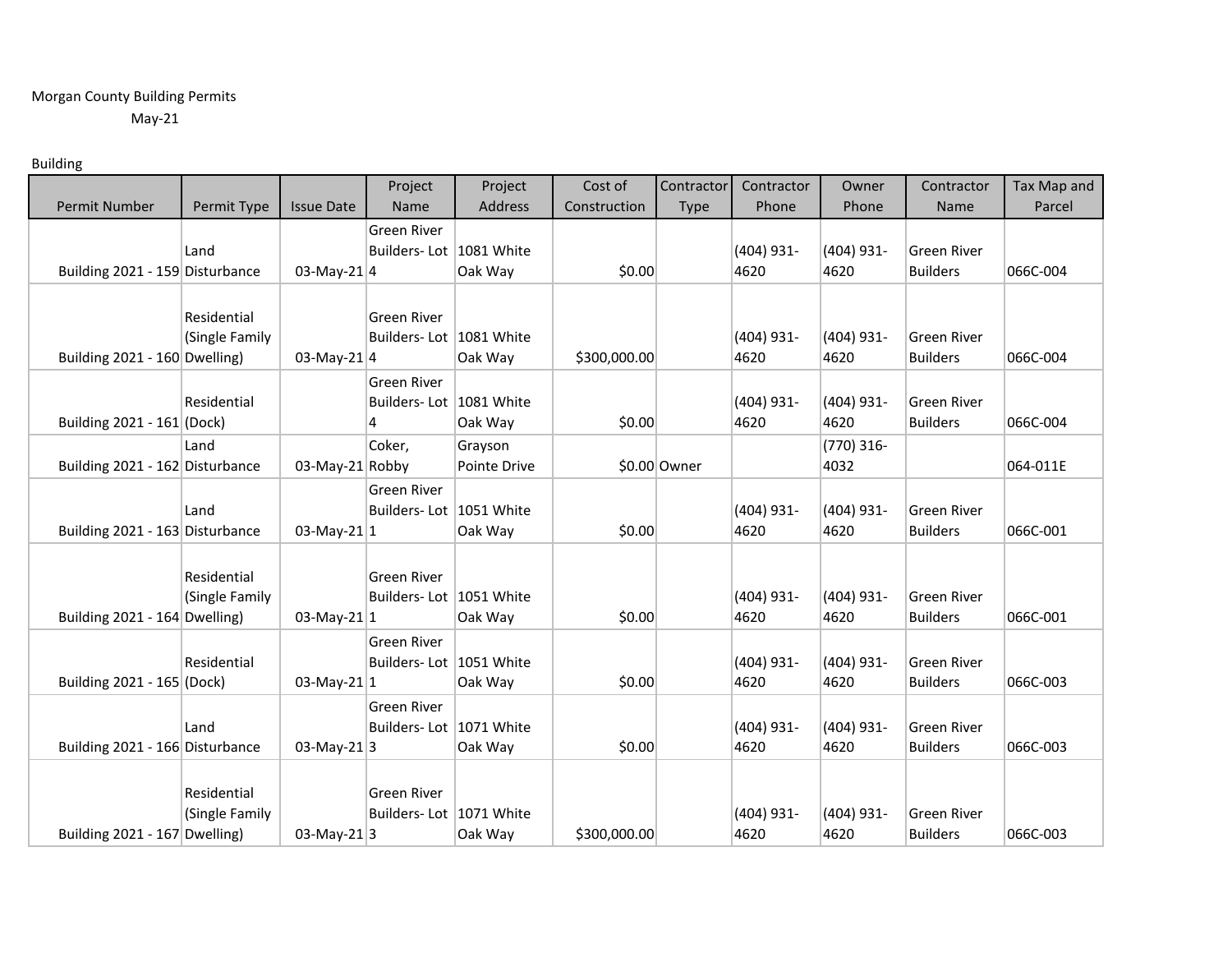|                                 |                               |                      | Green River             |                           |                              |                |                      |                    |                                              |           |
|---------------------------------|-------------------------------|----------------------|-------------------------|---------------------------|------------------------------|----------------|----------------------|--------------------|----------------------------------------------|-----------|
|                                 | Residential                   |                      | Builders-Lot 1071 White |                           |                              |                |                      | (404) 931-         | Green River                                  |           |
| Building 2021 - 168 (Dock)      |                               | 03-May-21 $ 3$       |                         | Oak Way                   | \$0.00                       |                |                      | 4620               | <b>Builders</b>                              | 066C-003  |
|                                 |                               |                      | Hazzard,                | 1050                      |                              |                |                      |                    |                                              |           |
|                                 | Residential                   |                      | Herbie &                | Lakeshore                 |                              |                |                      | (404) 380-         |                                              |           |
| Building 2021 - 169 (Carport)   |                               | 03-May-21 Niki       |                         | Drive                     | \$13,500.00                  |                |                      | 5935               | Owner                                        | 064A-025  |
|                                 |                               |                      |                         | 1390                      |                              |                |                      |                    |                                              |           |
|                                 | Land                          |                      | Simon,                  | Apalachee                 |                              |                |                      | (404) 989-         |                                              |           |
| Building 2021 - 170 Disturbance |                               | 04-May-21 Gregg      |                         | <b>Woods Trail</b>        | \$0.00                       |                |                      | 9093               | Owner                                        | 051D-011  |
| Building $2021 - 171$ Dwelling) | Residential<br>(Single Family | 04-May-21 Jr.        | Hull, James             | 1050 White<br>Oak Way     | \$400,000.00                 |                |                      | (404) 427-<br>8806 | Owner                                        | 066C-026  |
| Building 2021 - 172 (Pole Barn) | Agricultural                  |                      | 04-May-21 Rivera, Raul  | 4140<br>Buckhead<br>Road  | \$11,590.00                  |                | $(678)$ 725-<br>6495 |                    | Tommy<br>Gresham/<br>Chris Hilsman   044-064 |           |
| Building 2021 - 173 (Addition)  | Residential                   |                      | 05-May-21 Heine, Julie  | 2130 Shadow<br>Lake Drive | \$38,000.00 Residential 0170 |                | $(706)$ 473-         | (770) 310-<br>7355 | Marvin C<br>Roberts                          | 065-015   |
| Building 2021 - 174 Building)   | Residential<br>(Accessory     | 06-May-21 & Victoria | Pylant, Neal            | 2050 Aqua<br>Road         | \$50,000.00                  |                |                      | (706) 540-<br>1385 | Owner                                        | 038-033C  |
|                                 | Residential                   |                      | Tumlin,                 | 2680 Price                |                              |                |                      | (706) 612-         |                                              |           |
| Building 2021 - 175 (Remodel)   |                               | 07-May-21 Mason      |                         | Mill Road                 | \$1,000.00                   |                |                      | 7100               | Owner                                        | 006-015   |
|                                 | Residential                   |                      |                         | 2031 Lower                |                              |                |                      |                    |                                              |           |
|                                 | (Accessory                    |                      | Nattier, Cole Apalachee |                           |                              |                | (800) 670-           | (309) 363-         | Carolina                                     |           |
| Building 2021 - 176 Building)   |                               | 07-May-21 & Mandy    |                         | Road                      | \$28,637.26                  |                | 4264                 | 6036               | Carports, Inc.                               | 034-014A  |
|                                 | Residential                   |                      |                         |                           |                              |                |                      |                    | M.D. Docks                                   |           |
|                                 | (Dock)(Seawall                |                      | Brown,                  | 1401 Grayson              |                              | Dock &         | $(706) 816 -$        | (678) 429-         | and Seawalls-                                |           |
| Building 2021 - 177)            |                               | 07-May-21 Anthony    |                         | Pointe Drive              |                              | \$0.00 Seawall | 0855                 | 6686               | Jack Dennis                                  | 064C-017  |
|                                 | Residential                   |                      |                         |                           |                              |                |                      |                    |                                              |           |
|                                 | (Accessory                    |                      |                         | 1670 Godfrey              |                              |                |                      | (706) 612-         |                                              |           |
| Building 2021 - 178 Building)   |                               |                      | 07-May-21 San Ygnacio   | Road                      | \$20,000.00                  |                |                      | 4303               | Owner                                        | 048-011BE |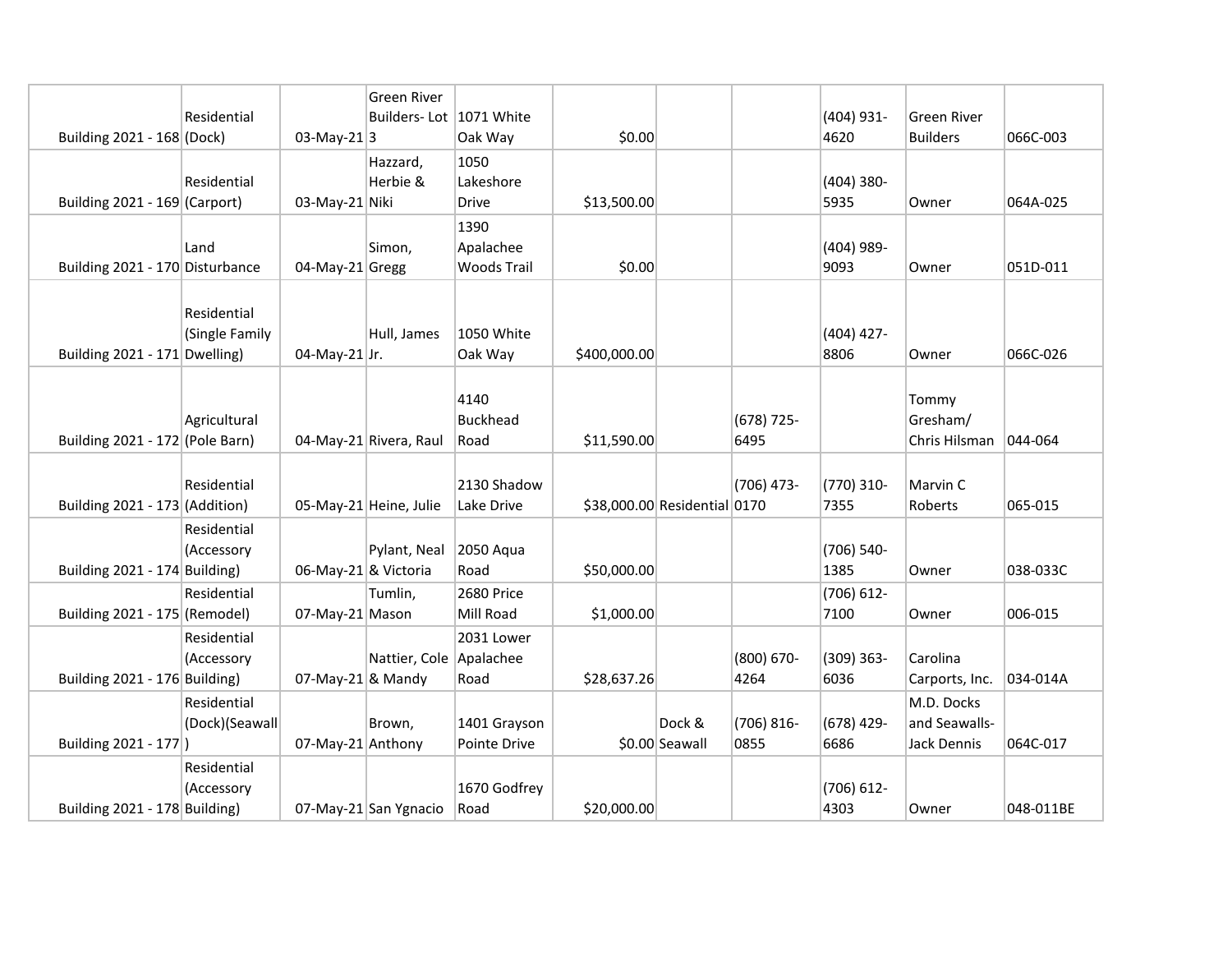|                                  | Residential                   |                    | Stegall,                     | 1650 Godfrey                             |                               |             |              | (706) 707-         |                      |           |
|----------------------------------|-------------------------------|--------------------|------------------------------|------------------------------------------|-------------------------------|-------------|--------------|--------------------|----------------------|-----------|
| Building 2021 - 179 (Pool House) |                               | 07-May-21 Shane    |                              | Road                                     | \$15,000.00                   |             |              | 6389               | Owner                | 048-011BD |
|                                  | Residential                   |                    |                              |                                          |                               |             |              |                    |                      |           |
|                                  | (Accessory                    |                    |                              | 1580 Godfrey                             |                               | Property    |              | (770) 878-         |                      |           |
| Building 2021 - 180 Building)    |                               |                    | 11-May-21 Purvis, Jamie Road |                                          | \$38,000.00 Owner             |             |              | 3354               |                      | 048-011BC |
|                                  |                               |                    |                              |                                          |                               | Residential |              |                    |                      |           |
|                                  | Commercial                    |                    | <b>RAM</b>                   | 134 E Atlanta                            |                               | Light       | $(404)$ 403- | (404) 409-         |                      |           |
| Building 2021 - 181 (Remodel)    |                               | 11-May-21 Rutledge |                              | Highway                                  | \$85,000.00 Company           |             | 2260         | 7999               | Chin Ho Yi           | R04-035   |
| Building 2021 - 182 Dwelling)    | Residential<br>(Single Family | 12-May-21 Ellen    |                              | O'Neill, Mary 2280 Bethany<br>Road       | \$526,000.00                  |             |              | (404) 594-<br>9192 | Owner                | 045-015A  |
|                                  |                               |                    |                              | Davis                                    |                               |             |              |                    |                      |           |
|                                  | Land                          |                    | Crowe,                       | Academy                                  |                               |             |              | $(678)$ 878-       |                      | 021-021A/ |
| Building 2021 - 183 Disturbance  |                               | 12-May-21 Johnny   |                              | Road                                     | \$0.00                        |             |              | 9362               | Owner                | 021-021AA |
| Building 2021 - 184 Slab         |                               | 12-May-21 $r$ Tent |                              | 1651<br>Mergendolla Mergendollar<br>Road | \$20,000.00 Owner             | Property    |              | (239) 225-<br>3634 |                      | 002-018A  |
| Building 2021 - 185 Dwelling)    | Residential<br>(Single Family | 14-May-21 Homes    | Purebuilt                    | Honeysuckle<br>Lane - Lot 9              | \$400,000.00 Residential 2291 |             | (706) 474-   | (706) 474-<br>2291 | Smart<br>Propertries | 035-280   |
| Building 2021 - 186 Dwelling)    | Residential<br>(Single Family | 14-May-21 Homes    | Purebuilt                    | Honeysuckle<br>Lane-Lot 8                | \$400,000.00 Residential 2291 |             | (706) 474-   | (706) 474-<br>2291 | Smart<br>Properties  | 035-281   |
| Building 2021 - 187 Dwelling)    | Residential<br>(Single Family | 14-May-21 Homes    | Purebuilt                    | 1070 Graham<br>Drive                     | \$320,000.00 Residential 2291 |             | $(706)$ 474- | (706) 474-<br>2291 | Smart<br>Properties  | 028-003J  |
| Building 2021 - 188 Dwelling)    | Residential<br>(Single Family | 14-May-21 Homes    | Purebuilt                    | 1090 Graham<br>Drive                     | \$320,000.00 Residential 2291 |             | $(706)$ 474- | (706) 474-<br>2291 | Smart<br>Properties  | 0228-003L |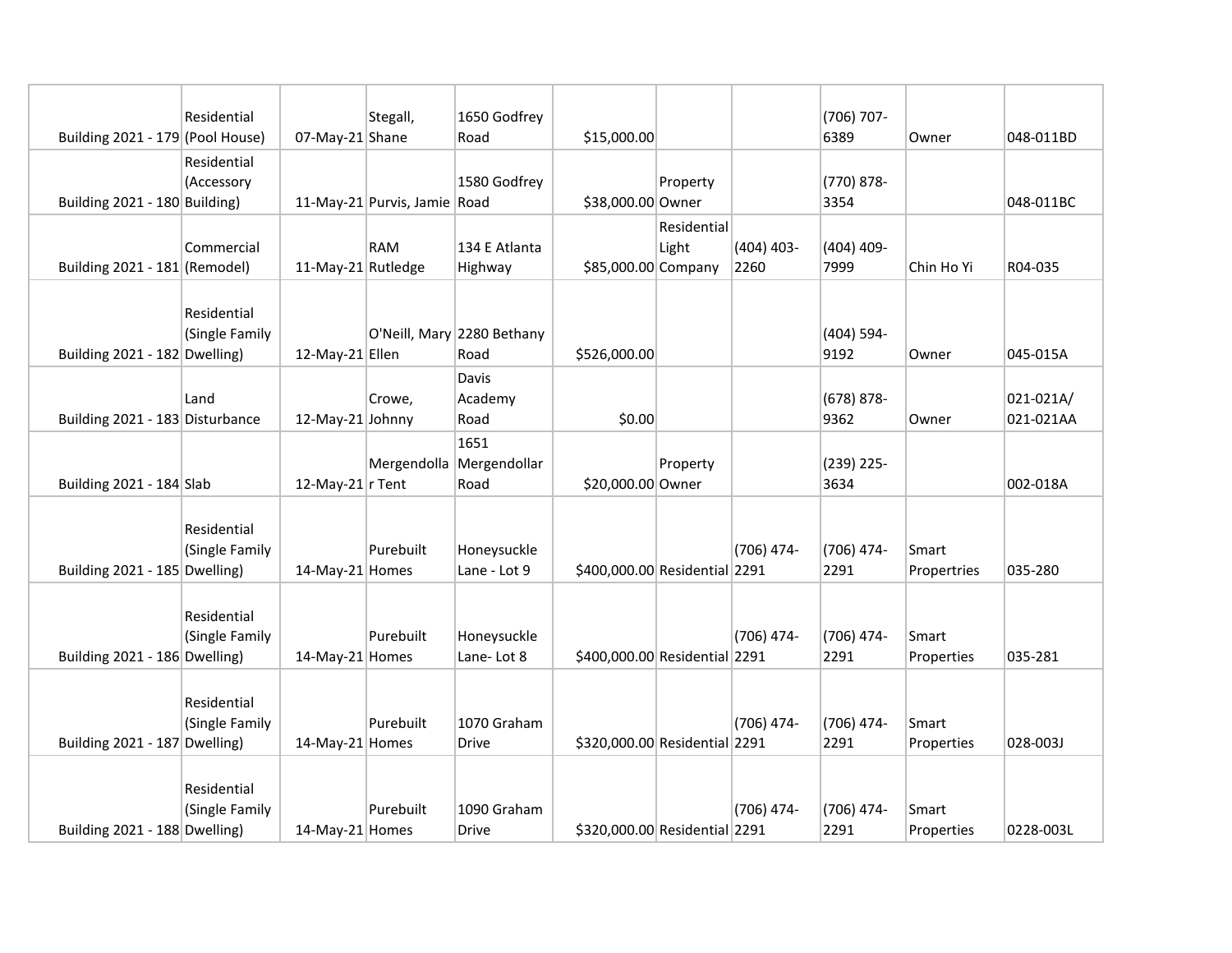| Building 2021 - 189 Dwelling)   | Residential<br>(Single Family | 14-May-21 Homes     | Purebuilt                         | 1030 Adelaide<br>Court        | \$320,000.00 Residential 2291 |        | (706) 474-            | (706) 474-<br>2291  | Smart<br>Properties                                     | 028-003Q  |
|---------------------------------|-------------------------------|---------------------|-----------------------------------|-------------------------------|-------------------------------|--------|-----------------------|---------------------|---------------------------------------------------------|-----------|
| Building 2021 - 190 Building)   | Residential<br>(Accessory     | 13-May-21 Brenton   | Rhoades,                          | 1661 Weaver<br>Jones Road     | \$17,250.00                   |        | (877) 279-<br>7799    | (706) 474-<br>8444  | <b>Steel Buildings</b><br>and<br>Structures,<br>Inc.    | 031-058   |
| Building 2021 - 191 (Remodel)   | Residential                   | 14-May-21 David     | Hilsman,                          | 2901<br>Monticello<br>Highway | \$15,000.00                   |        |                       | (706) 342-<br>6768  | Owner                                                   | 039-009   |
| Building 2021 - 192 (Addition)  | Residential                   |                     | 14-May-21 Jarrett, Brian Drive    | 1121<br>Lawrence              | \$130,000.00                  |        | (706) 726-<br>9894    | (770) 312-<br>5848  | Meredith<br>Homes, Inc.                                 | 048-014H  |
| Building 2021 - 193 Dwelling)   | Residential<br>(Single Family | 14-May-21 Bruce     | Hendley,                          | Pierce Dairy<br>Road          | \$350,000.00                  |        | $(404)$ 219-<br>9244  | (706) 424-<br>0999  | Gary Gilmer-<br>Heritage<br>Design & Build<br>Southeast | 046-064   |
| Building 2021 - 194 (Dock)      | Residential                   |                     | 17-May-21 Beasley, Tim Wood Trail | 1150<br>Apalachee             | \$26,700.00 Seawall           | Dock & | (478) 288-<br>6634    | $(404)863-$<br>7188 | <b>G&amp;E Dock and</b><br>Seawall                      | 051C-026  |
| Building 2021 - 195 Building)   | Residential<br>(Accessory     |                     | 18-May-21 Agee, James             | 2791 Double<br>Bridges Road   | \$5,000.00                    |        |                       | (770) 289-<br>1288  | Owner                                                   | 010-041B  |
| Building 2021 - 196 (Pole Barn) | Agricultural                  |                     | 18-May-21 Agee, James             | 2791 Double<br>Bridges Road   | \$15,000.00                   |        |                       |                     | Owner                                                   | 010-041B  |
| Building 2021 - 197 Building)   | Residential<br>(Accessory     | 18-May-21 Elizabeth | Meyer,                            | 1080 Railroad<br>Street       | \$15,000.00 Owner             |        |                       | (706) 818-<br>8323  | Tom Proknow 052A-100                                    |           |
| Building 2021 - 198 (Carport)   | Residential                   |                     | 18-May-21 White, John             | 1120 Seven<br>Islands Road    | \$9,372.50                    |        | $(706) 816 -$<br>9281 | (770) 713-<br>9380  | Southeastern<br><b>Buildings</b>                        | 052A-069A |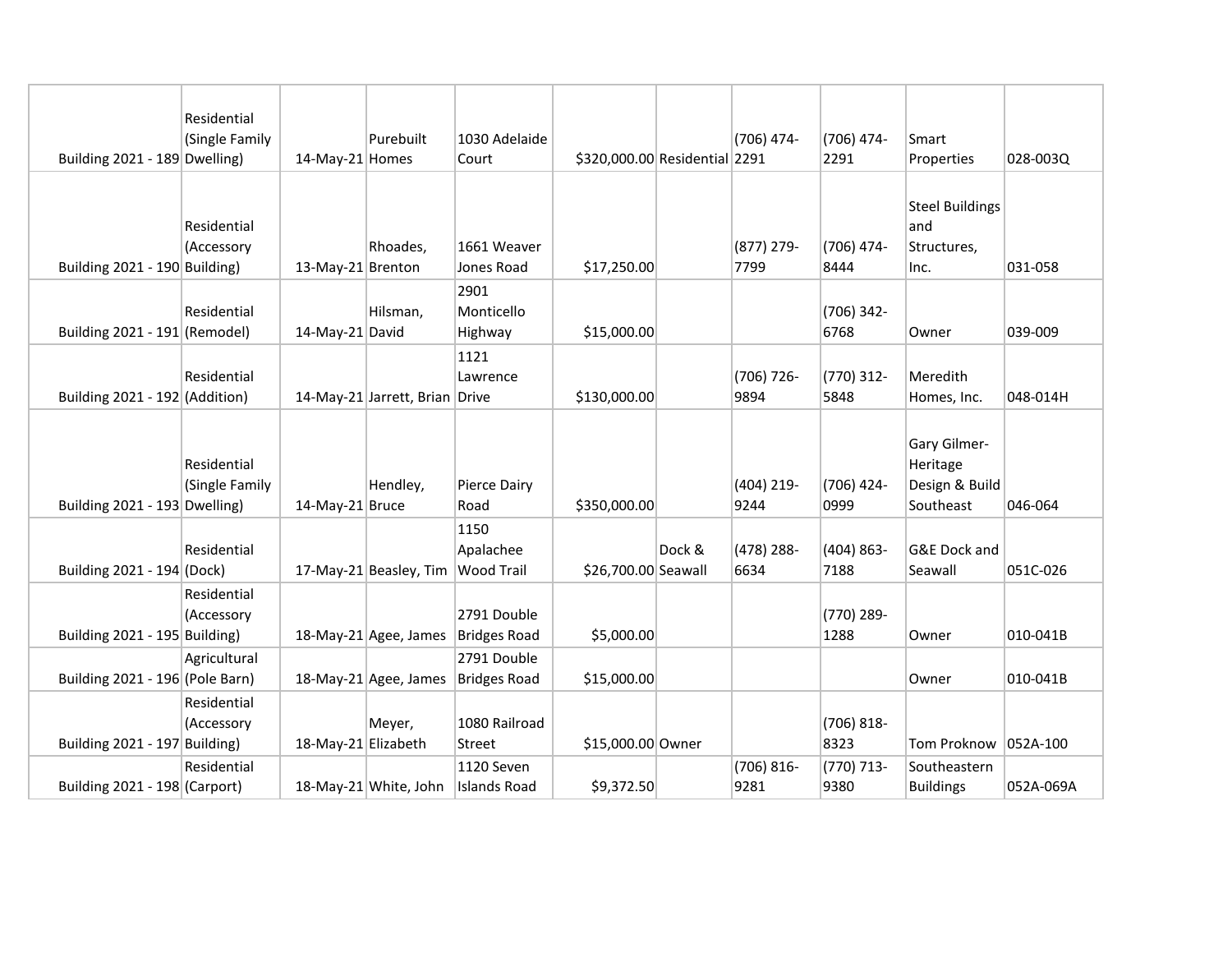|                                 | Manufactured                           |                      |                               |                                   |                               | Manufactu |                    |                       | Hartwell<br>Home Mart-<br>F&V Mobile            |           |
|---------------------------------|----------------------------------------|----------------------|-------------------------------|-----------------------------------|-------------------------------|-----------|--------------------|-----------------------|-------------------------------------------------|-----------|
| Building 2021 - 199 Section)    | Home (Multi                            | 18-May-21 Shannon    | Brown,                        | Apalachee<br><b>River Road</b>    | \$190,000.00 Setup            | red Home  | (706) 201-<br>7058 | (706) 206-<br>6117    | Homes<br>Helpers                                | 051-019J  |
| Building 2021 - 200 Building)   | Residential<br>(Accessory              | 19-May-21 Darin      | Mitchell,                     | 1130 Chilton<br><b>Woods Road</b> | \$40,000.00                   |           |                    | $(678)$ 409-<br>1624  | Owner                                           | 013-177   |
| Building $2021 - 201$ Dwelling) | Residential<br>(Single Family          | 19-May-21 Lot 126    | ZF Sugar Hill-Sugar Hill      | <b>Drive</b>                      | \$250,000.00 Contractor 6074  | General   | $(404)$ 509-       | (404) 456-<br>0403    | Spinks General<br>Contracting,<br>Inc.          | 066A-040  |
| Building 2021 - 202 (Carport)   | Residential                            | 19-May-21 & Christie | Jones,<br>Christopher         | 1291 Blue<br>Springs Drive        | \$13,500.00                   |           |                    | (770) 633-<br>5653    | Morgan<br>Outdoors                              | 058B-047  |
| Building 2021 - 203 Dwelling)   | Residential<br>(Single Family          |                      | 20-May-21 K & H Homes Drive   | 1131 Dockside                     | \$275,000.00 Residential 3308 |           | (770) 318-         | (770) 318-<br>3308    | <b>K&amp;H Homes</b>                            | 058-053AP |
| Building 2021 - 204 Dwelling)   | Residential<br>(Single Family          | $24$ -May-21 Kay     | Halbert,<br>Michael &         | 3570 Atlanta<br>Highway           | \$900,000.00 Contractor 2132  | General   | $(678)$ 409-       |                       | Shannon<br>Construction<br>& Remodeling,<br>LLC | 029-001A  |
| Building 2021 - 205 Lift)       | Residential<br>(Dock<br>Addition)(Boat |                      | 24-May-21 Ellis, Thomas Drive | 1431 Morgan                       | \$5,724.00 Seawall            | Dock &    | (770) 833-<br>0514 | (404) 569-<br>8128    | Oconee<br><b>Boatlifts</b>                      | 064B-076  |
| Building 2021 - 206 Building)   | Residential<br>(Accessory              | 24-May-21 Robert     | Harrington,                   | 3821<br>Brownwood<br>Road         | \$30,000.00                   |           |                    |                       | Owner                                           | 030-0041  |
| Building 2021 - 207 (Upgrade)   | Communicatio<br>n Tower                | 26-May-21 1073       | AT&T GA                       | 1711 Prospect<br>Road             | \$20,000.00 Contractor 5700   | Specialty | $(404)$ 508-       | (877) 282-<br>7483    | ANSCO&<br>Associates                            | 017-005   |
| Building 2021 - 208 (Addition)  | Residential                            | 26-May-21 Nickolas   | Falco.                        | 2800 Atlanta<br>Highway           | \$8,500.00                    |           |                    | $(678) 628 -$<br>3220 | Owner                                           | 028-087   |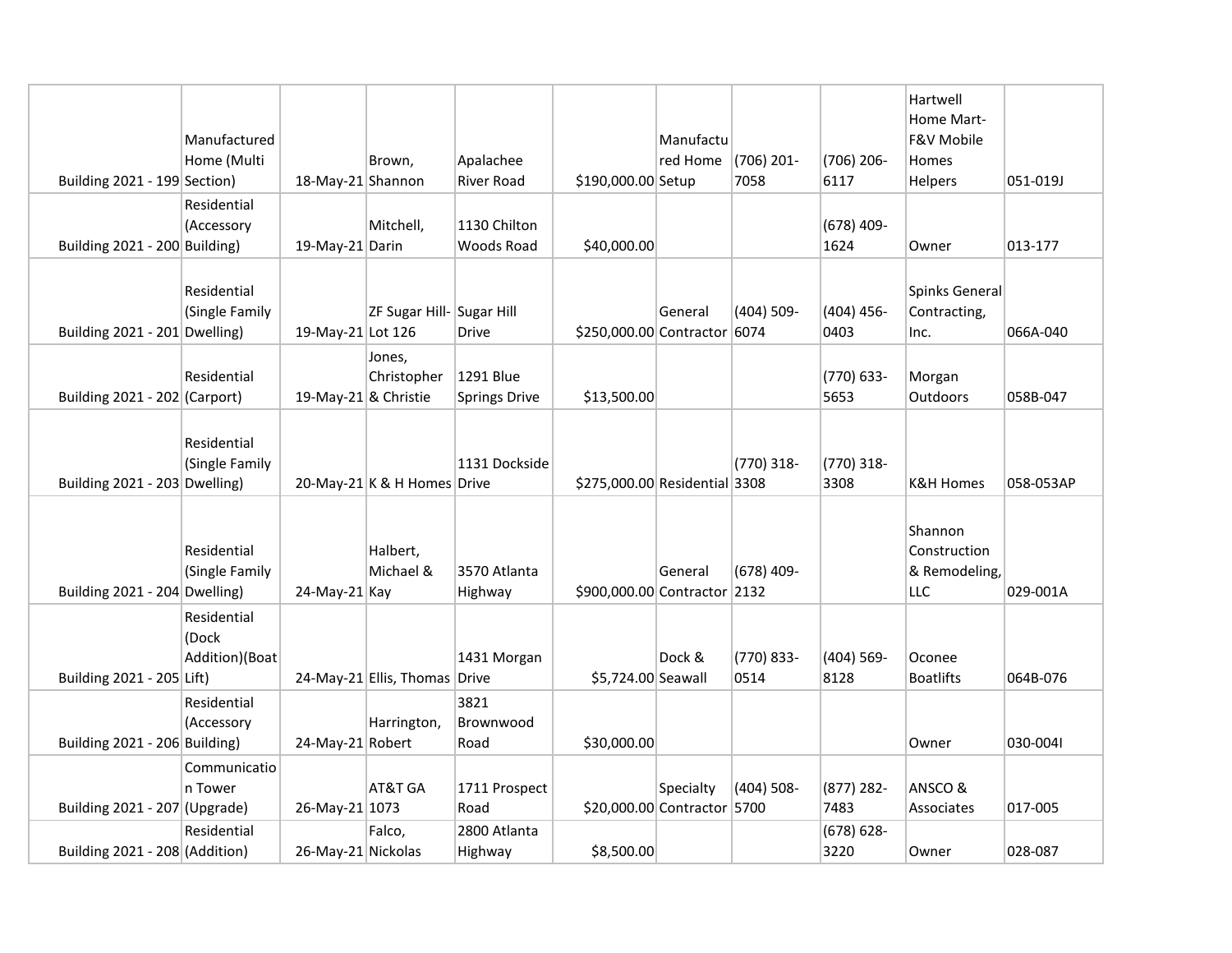|                                 | Residential |                     |                        |              |                              |          |               |            |                 |           |
|---------------------------------|-------------|---------------------|------------------------|--------------|------------------------------|----------|---------------|------------|-----------------|-----------|
|                                 | (Accessory  |                     |                        | 1211 Sabrina |                              | Property |               | (706) 318- |                 |           |
| Building $2021 - 209$ Building) |             | 27-May-21 Foy, Doug |                        | Lane         | \$20,000.00 Owner            |          |               | 2538       |                 | 026-068   |
|                                 | Residential |                     |                        | 4030         |                              |          |               |            |                 |           |
|                                 | (Accessory  |                     |                        | Brownwood    |                              | Property |               | (770) 787- |                 |           |
| Building 2021 - 210 Building    |             |                     | 27-May-21 Fuller, Josh | Road         | \$17,800.00 Owner            |          |               | 4630       |                 | 030-032AC |
|                                 |             |                     |                        |              |                              |          |               |            | Heartwood       |           |
|                                 | Residential |                     | Vason,                 | 2170 Walton  |                              |          | $(706) 688 -$ |            | Custom          |           |
| Building 2021 - 211 (Addition)  |             | 27-May-21 Wayne     |                        | Mill Road    | \$67,000.00 Residential 9158 |          |               |            | <b>Builders</b> | 057-009   |

## Driveway

|                                 |               |                     | Project                             | Project                    | Contractor     | <b>Contractor</b> | Owner        |
|---------------------------------|---------------|---------------------|-------------------------------------|----------------------------|----------------|-------------------|--------------|
| Permit Number                   | Driveway Type | <b>Issue Date</b>   | <b>Name</b>                         | <b>Address</b>             | <b>Name</b>    | Phone             | Phone        |
|                                 |               |                     | Hull, James                         | 1050 White                 |                |                   | $(404)$ 427- |
| Driveway 2021 - 032 Residential |               | $04$ -May-21 Jr.    |                                     | Oak Way                    | Owner          |                   | 8806         |
|                                 |               |                     | Craig, John                         | 1171 Porter                |                |                   | $(704)$ 798- |
| Driveway 2021 - 033 Residential |               | 14-May-21 Steve     |                                     | Road                       | Homeowner      |                   | 0084         |
|                                 |               |                     |                                     | Apalachee                  |                | $(706)$ 717-      | (706) 717-   |
| Driveway 2021 - 034 Residential |               | 20-May-21 Henry, IV |                                     | River Road                 | Jessie Hawkins | 8044              | 8144         |
|                                 |               |                     |                                     | Shadow Lake                |                |                   | $(404)$ 987- |
| Driveway 2021 - 035 Residential |               |                     | 28-May-21 Cary, William Drive-Lot 6 |                            | Owner          |                   | 6090         |
|                                 |               |                     |                                     | Davis, Jake & Weaver Jones | Property       |                   | $(678)$ 928- |
| Driveway 2021 - 036 Residential |               |                     | Katie                               | Road                       | owner          |                   | 1019         |

Electric

| <b>Permit Number</b>             | Electrical<br>Construction<br>Type | <b>Issue Date</b> | Project<br><b>Name</b> | Project<br><b>Address</b>     | Contractor              | Contractor<br>Phone | Owner<br>Phone   |
|----------------------------------|------------------------------------|-------------------|------------------------|-------------------------------|-------------------------|---------------------|------------------|
| Electric 2021 - 116 Change       | Service                            | 03-May-21 Mason   | Tomlin,                | 2680 Price<br>Mill Road       | Thunderbolt<br>Electric | 706-613-<br>7727    | 706-612-<br>7100 |
| Electric 2021 - 117 Installation | <b>New</b>                         |                   | 04-May-21 Burtz, John  | 1180 Sailview<br><b>Drive</b> | Higdon Electric         | 706-747-<br>0046    |                  |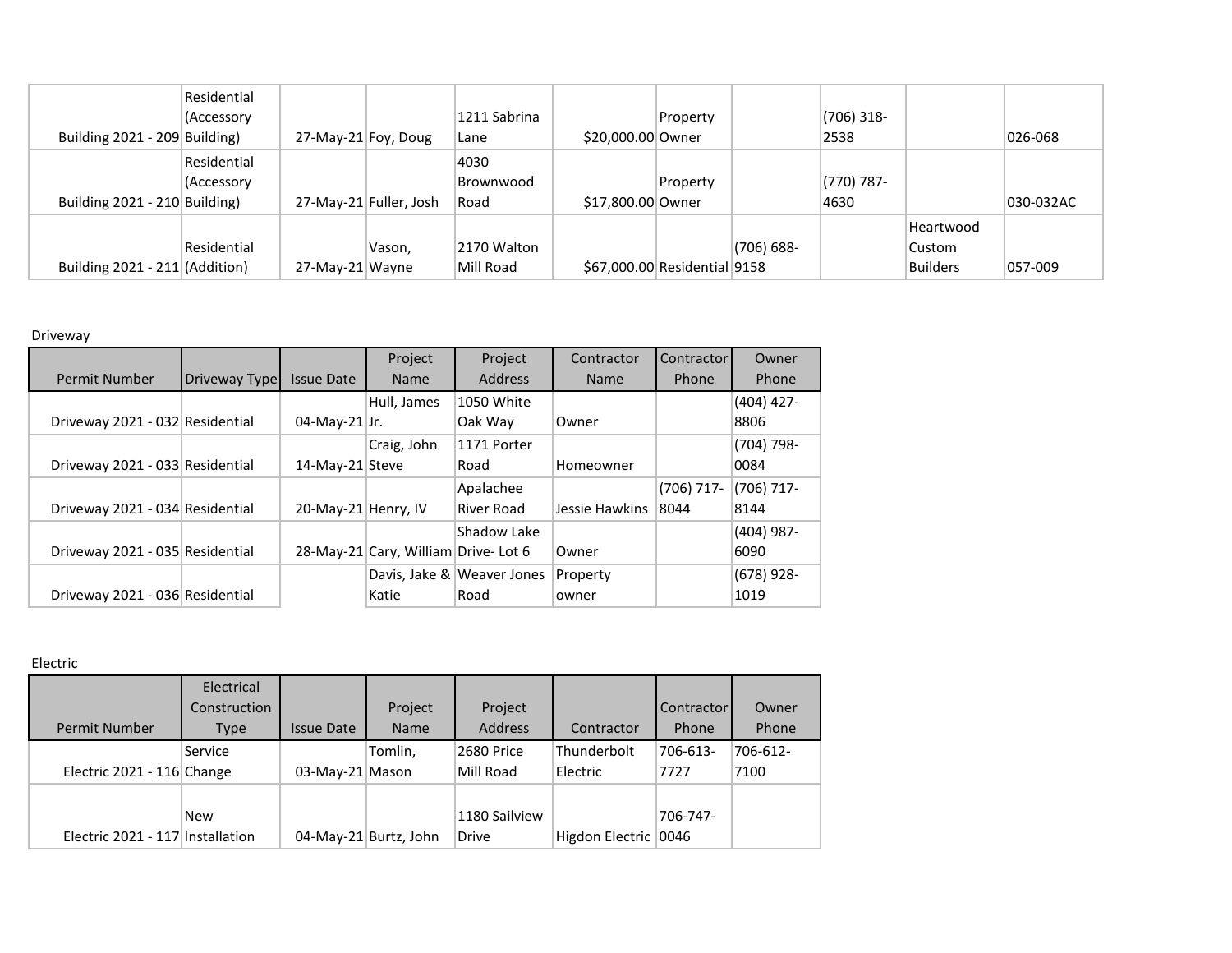|                                  |               |                    |                              | 3070 Lower               |                           |          |              |
|----------------------------------|---------------|--------------------|------------------------------|--------------------------|---------------------------|----------|--------------|
|                                  | <b>New</b>    |                    | Crawford,                    | Apalachee                | Hays & Hays               | 404-379- |              |
| Electric 2021 - 118 Installation |               | 06-May-21 Marjorie |                              | Road                     | Electric, Inc.            | 5968     |              |
|                                  |               |                    |                              |                          |                           |          |              |
|                                  | <b>New</b>    |                    | Brown,                       | 1401 Grayson             | Chris Dykes               | 706-990- | 678-429-     |
| Electric 2021 - 119 Installation |               | 06-May-21 Anthony  |                              | Pointe                   | Electrical, LLC           | 0262     | 6686         |
|                                  |               |                    |                              | Sandy Creek              |                           |          |              |
|                                  | Temporary     |                    | Gilliam,                     | Road (025-               |                           |          | 770-570-     |
| Electric 2021 - 120 Service Pole |               | 10-May-21 Bradford |                              | 008A)                    | Owner                     |          | 2200         |
|                                  | <b>New</b>    |                    | Britt,                       |                          |                           |          |              |
|                                  | Installation- |                    | Benjamin &                   | 1060 River               | Owner/ Patrick            |          | 706-318-     |
| Electric 2021 - 121 Barn         |               | 10-May-21 Pamela   |                              | Farm Run                 | Hammonds                  |          | 8176         |
|                                  |               |                    |                              |                          |                           |          |              |
|                                  | New           |                    |                              | 1580 Godfrey             | Thrower                   |          | 770-876-     |
| Electric 2021 - 122 Installation |               |                    | 10-May-21 Purvis, Jamie Road |                          | Electric                  |          | 3354         |
|                                  |               |                    |                              | 1101                     |                           |          |              |
|                                  | Generator     |                    |                              | Riverwalk                | Branch Electric, 706-769- |          | 912-585-     |
| Electric 2021 - 123 Installation |               | 11-May-21 Holland  |                              | Road                     | Inc.                      | 5794     | 8969         |
|                                  |               |                    |                              | 3570                     |                           |          |              |
|                                  | <b>New</b>    |                    | River Bottom Greensboro      |                          | CDH Electric,             | 706-207- | 706-424-     |
| Electric 2021 - 124 Installation |               | 13-May-21 Ranch    |                              | Highway                  | <b>LLC</b>                | 3262     | 4229         |
|                                  |               |                    |                              | 3570                     |                           |          |              |
|                                  | <b>New</b>    |                    | River Bottom Greensboro      |                          | CDH Electric,             | 706-207- | 706-424-     |
| Electric 2021 - 125 Installation |               | 13-May-21 Ranch    |                              | Highway                  | <b>LLC</b>                | 3262     | 4229         |
|                                  |               |                    |                              | 1851                     |                           |          |              |
|                                  | Meter         |                    | <b>J&amp;J Conrads</b>       | Monticello               |                           |          | $(706)342 -$ |
| Electric 2021 - 126 Reconnection |               |                    | 13-May-21 Farms, LLC         | Highway                  |                           |          | 3777         |
|                                  |               |                    |                              |                          | Hammonds                  |          |              |
|                                  | <b>New</b>    |                    | Haynes,                      | 1441 Thankful Electrical |                           | 770-231- |              |
| Electric 2021 - 127 Installation |               | 13-May-21 Chuck    |                              | Road                     | Services                  | 8093     |              |
|                                  | Additional    |                    |                              | 1060 Riden               |                           |          | 706-474-     |
| Electric 2021 - 128 Circuits     |               |                    | 13-May-21 Vill, Zachary      | Road                     |                           |          | 3526         |
|                                  | Swimming      |                    | Mestres,                     | 1011 Old Mill            |                           | 678-855- |              |
| Electric 2021 - 129 Pool         |               | 14-May-21 Adam     |                              | Road                     | Thomas Stansel 2038       |          |              |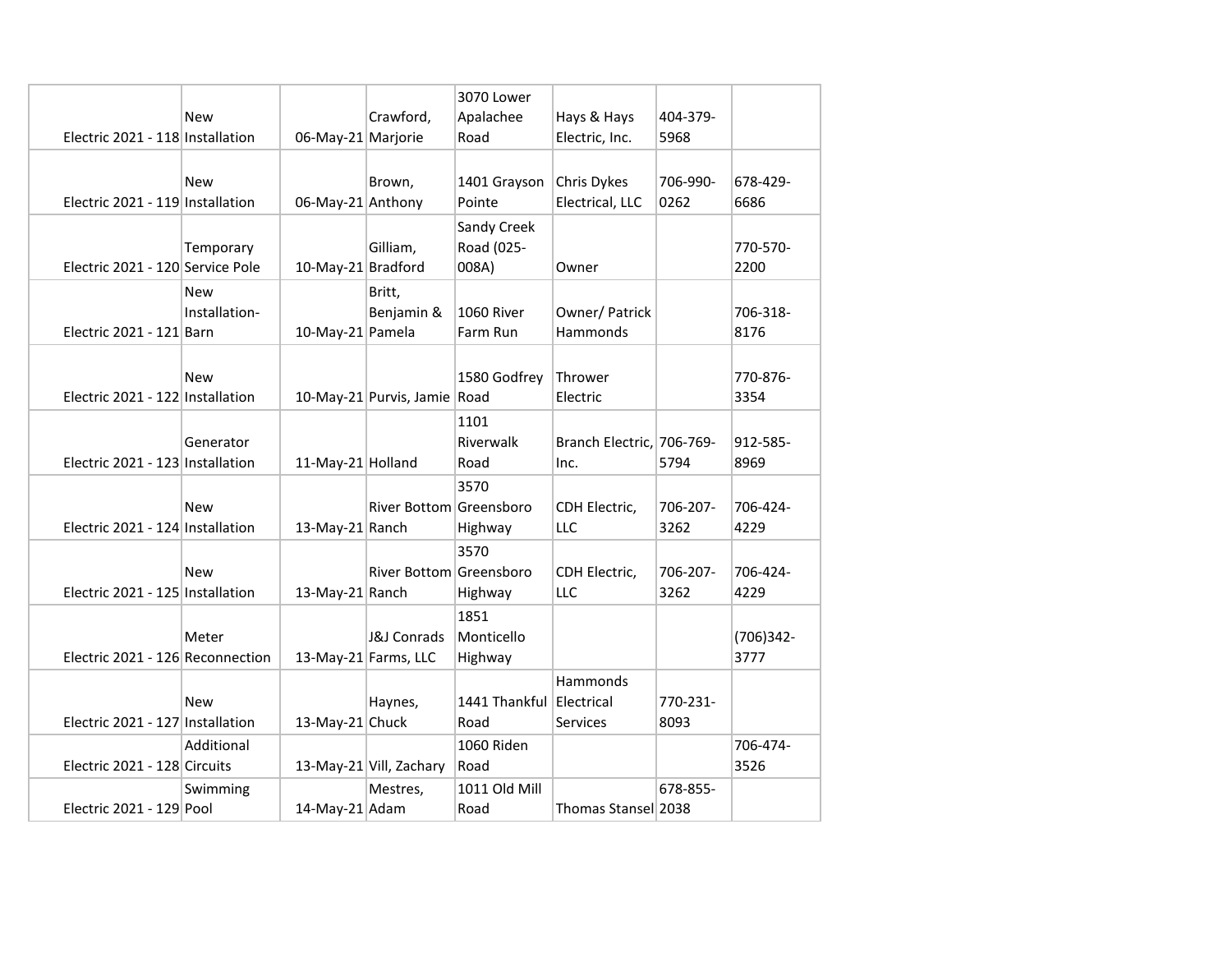| Electric 2021 - 130 System       | Solar<br>Photovoltaic | Johnson,<br>17-May-21 Brian    | 3201 Lower<br>Apalachee<br>Road                       | Alternative<br>Energy<br>Southeast       | 706-498-<br>3223 |                  |
|----------------------------------|-----------------------|--------------------------------|-------------------------------------------------------|------------------------------------------|------------------|------------------|
| Electric 2021 - $131$ Pool       | Swimming              | 17-May-21 O'Loughlin           | 4080 Davis<br>Academy<br>Road                         | Schneider<br>Electric, LLC               | 678-477-<br>1345 |                  |
| Electric 2021 - 132 Pool         | Swimming              | 17-May-21 Harden               | 1050 Sailview<br><b>Drive</b>                         | Schneider<br>Electric, LLC               | 678-477-<br>1345 |                  |
| Electric 2021 - 133 Pool         | Swimming              | 17-May-21 Bouler, Joe          | 1570 Reese<br>Road                                    | Schneider<br>Electric, LLC               | 678-477-<br>1345 |                  |
| Electric 2021 - 134 Installation | <b>New</b>            | 19-May-21 Tate, Mike           | <b>3551 Parks</b><br>Mill Road                        |                                          |                  | 678-725-<br>1947 |
| Electric 2021 - 135 Circuits     | Additional            | Hall,<br>21-May-21 Stephen     | 1800<br>Apalachee<br><b>Woods Trail</b>               | Electric MD-<br>David Allen<br>White     | 404-213-<br>9120 |                  |
| Electric 2021 - 136 Circuits     | Additional            | Rhuele,<br>24-May-21 Mark      | 1330<br>Apalachee<br>Woods Trail                      | Power Pro<br>Electric                    | 706-818-<br>5103 |                  |
| Electric 2021 - 137 Installation | New                   | 24-May-21 Lot 1                | 1000<br>Water's Edge Apalachee<br><b>Shores Court</b> | Thrower<br>Electric, Inc.                | 770-554-<br>0772 |                  |
| Electric 2021 - 138 Installation | New                   | 24-May-21 Lot 2                | 1030<br>Water's Edge Apalachee<br><b>Shores Court</b> | Thrower<br>Electrical, Inc.              | 770-554-<br>0772 |                  |
| Electric 2021 - 139 Reconnection | Meter                 | Sstewart,<br>26-May-21 Ruby    | 1030 Garden<br>Avenue                                 | Chris Holbert                            | 706-207-<br>3262 | 706-342-<br>8933 |
| Electric 2021 - 140 Change       | Service               | 26-May-21 Frost, Jill          | 1000 Indian<br>Creek Trail                            | <b>Ellis Electrical</b><br>Services, LLC | 706-816-<br>7471 | 706-612-<br>0237 |
| Electric 2021 - 141 Installation | <b>New</b>            | 26-May-21 Marsh                | 1921 Sugar<br>Creek Trail                             | McQueen<br>Electric                      | 678-878-<br>4994 | 678-409-<br>6367 |
| Electric 2021 - 142 Service      | Temporary             | Abernathy,<br>28-May-21 Warren | 1720 Heidi<br>Trail                                   | Owner                                    |                  | 706-997-<br>7667 |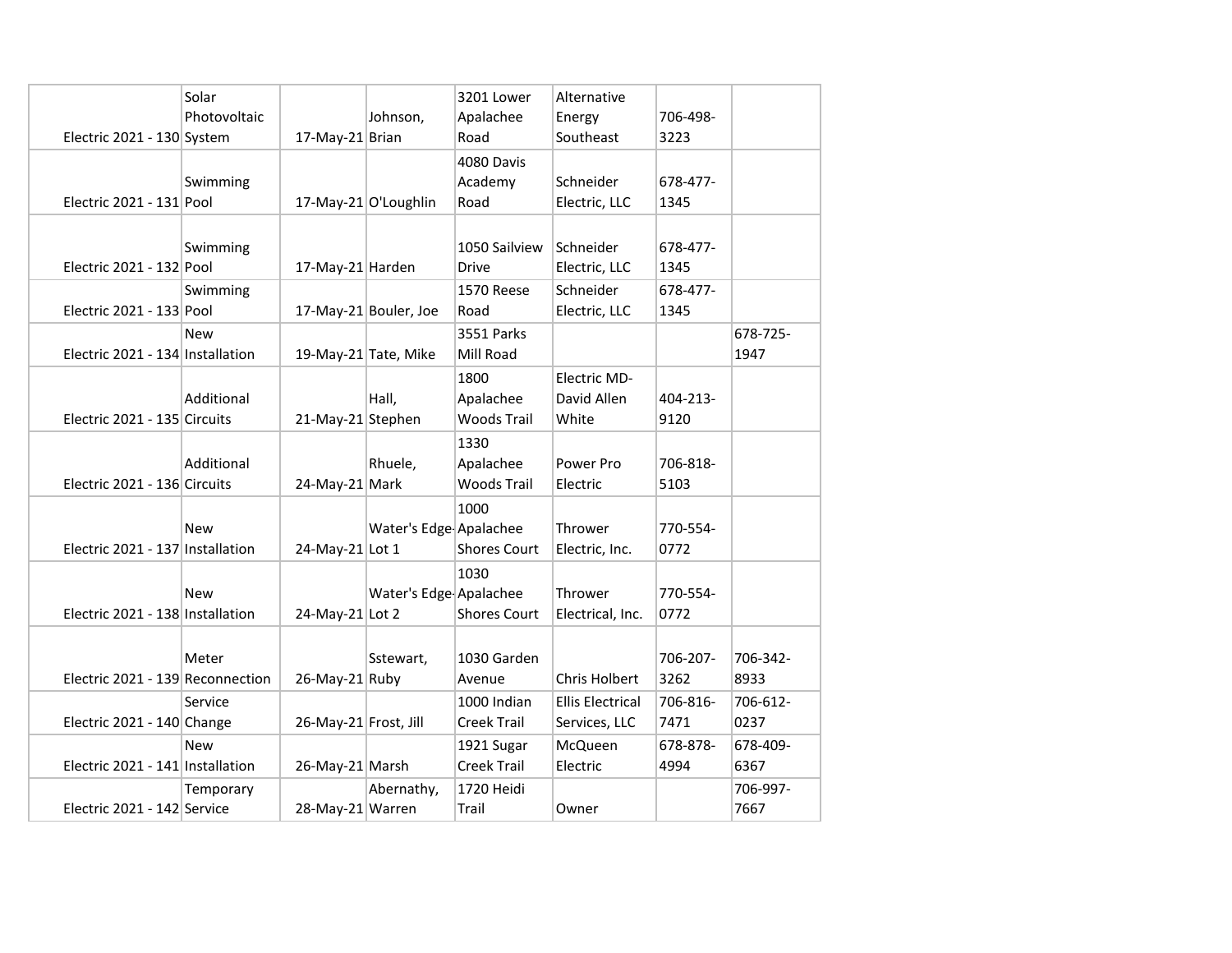HVAC

| пунс                         |               |                   |                                   |                    |                                        |            |          |
|------------------------------|---------------|-------------------|-----------------------------------|--------------------|----------------------------------------|------------|----------|
|                              | Mechanical    |                   |                                   |                    |                                        |            |          |
|                              | Consturction  |                   | Project                           | Project            | Contractors                            | Contractor | Owners   |
| Permit Number                | <b>Type</b>   | <b>Issue Date</b> | Name                              | <b>Address</b>     | Name                                   | s Phone    | Phone    |
|                              |               |                   |                                   |                    |                                        |            |          |
|                              |               |                   |                                   |                    |                                        |            |          |
|                              | New           |                   | Tractor                           |                    | 2220 Eatonton Air Mechanical, 770-614- |            |          |
| HVAC 2021 - 060 Installation |               | 04-May-21 Supply  |                                   | Road               | Inc.                                   | 3210       |          |
|                              | <b>New</b>    |                   |                                   | 1921 Sugar         |                                        | 770-787-   |          |
| HVAC 2021 - 061 Installation |               | 04-May-21 Marsh   |                                   | Creek Trail        | Air Experts, Inc. 4580                 |            |          |
|                              |               |                   |                                   | 1011               |                                        |            |          |
|                              |               |                   |                                   | Lakeshore          |                                        | 706-453-   | 404-358- |
| HVAC 2021 - 062 Replacement  |               |                   | 06-May-21 Terrill, Rufus          | <b>Drive</b>       | Pro-Tech Air                           | 2400       | 6664     |
|                              |               |                   |                                   |                    |                                        |            |          |
|                              |               |                   |                                   | 1580 Godfrey       |                                        |            | 770-876- |
| HVAC 2021 - 063 Duct Work    |               |                   | 11-May-21 Purvis, Jamie Road      |                    |                                        |            | 3354     |
|                              |               |                   |                                   |                    |                                        |            |          |
|                              |               |                   |                                   |                    |                                        |            |          |
|                              | New           |                   |                                   | 1041 Baldwin       | D&W Air Flow,                          | 770-788-   |          |
| HVAC 2021 - 064 Installation |               |                   | 12-May-21 Andrew, Will Dairy Road |                    | Inc.                                   | 7700       |          |
|                              |               |                   |                                   |                    | Patterson                              |            |          |
|                              | <b>New</b>    |                   | Wilson,                           | 1380 Godfrey       | <b>Heating Air</b>                     | 770-784-   |          |
| HVAC 2021 - 065 Installation |               | 12-May-21 Chilton |                                   | Road               | Condtitio                              | 1869       |          |
|                              |               |                   |                                   |                    | Patterson                              |            |          |
|                              |               |                   | Morgan                            |                    | Heating & Air                          |            |          |
|                              |               |                   | County                            | 2005 S Main        | Conditioning,                          | 770-784-   |          |
| HVAC 2021 - 066 Replacement  |               |                   | 13-May-21 Health Dept.            | Street             | Inc.                                   | 1869       |          |
|                              |               |                   |                                   |                    |                                        |            |          |
|                              |               |                   | Morgan                            |                    | Patterson                              |            |          |
|                              |               |                   | County                            |                    | Heating & Air                          |            |          |
|                              |               |                   | Superior                          | 384 Hancock        | Conditioning,                          | 770-784-   |          |
| HVAC 2021 - 067 Replacement  |               | 13-May-21 Court   |                                   | Street             | Inc.                                   | 1869       |          |
|                              | <b>New</b>    |                   |                                   | 1330               |                                        |            |          |
|                              | Installation/ |                   | Rhuele,                           | Apalachee          | D&W Air Flow,                          | 770-788-   |          |
| HVAC 2021 - 068 Repl         |               | 13-May-21 Mark    |                                   | <b>Woods Trail</b> | Inc.                                   | 7700       |          |
|                              |               |                   |                                   | 1240               |                                        |            |          |
|                              | New           |                   |                                   | Pennington         | J&J Heating &                          | 770-267-   | 404-680- |
| HVAC 2021 - 069 Installation |               |                   | 17-May-21 Duan, Hallie            | Road               | Air                                    | 0742       | 3336     |
|                              |               |                   |                                   |                    |                                        |            |          |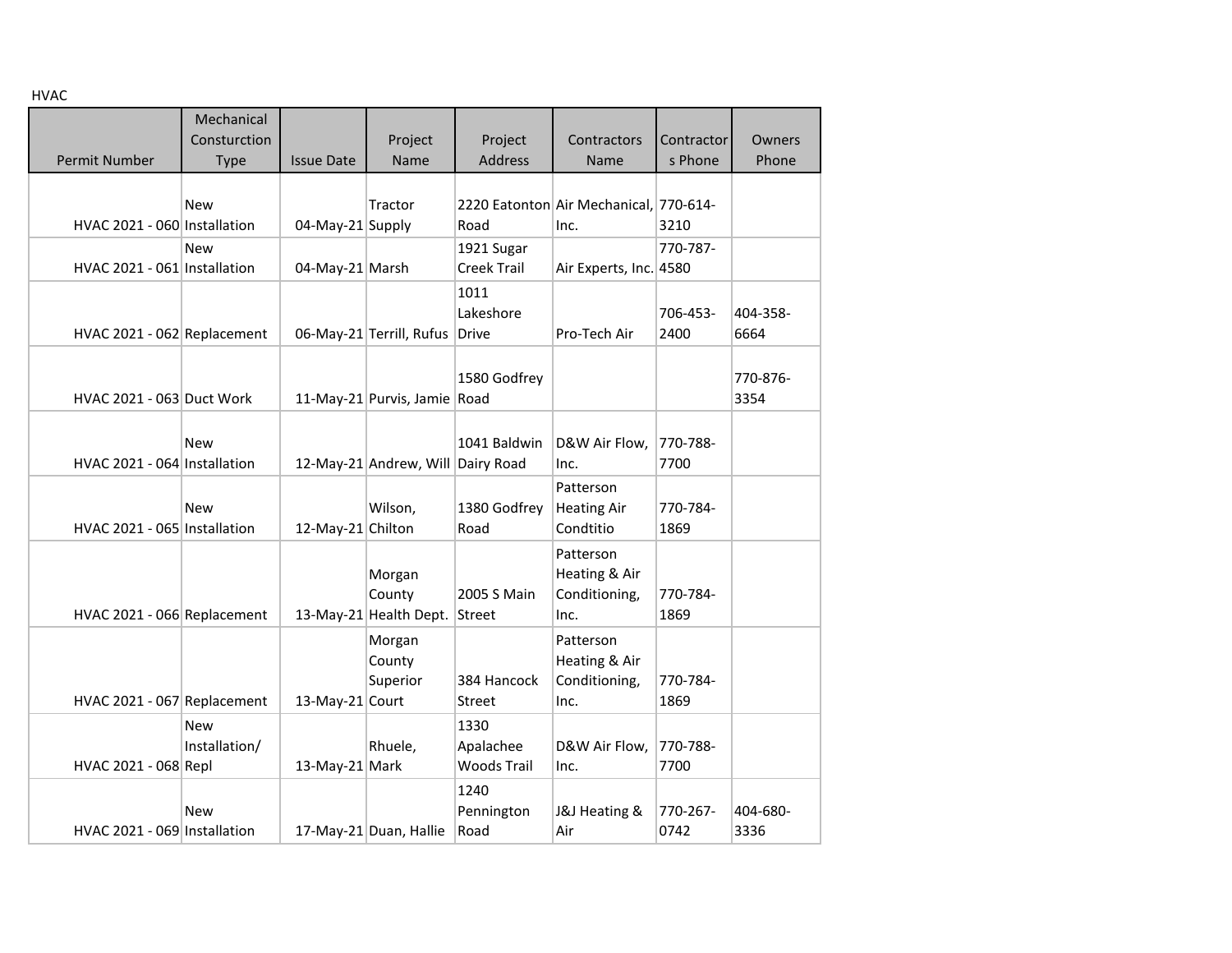|                              |            |                   |                        |                     | Oconee             |          |          |
|------------------------------|------------|-------------------|------------------------|---------------------|--------------------|----------|----------|
|                              |            |                   | Bernardo,              | 1221 Factions       | Climate            | 706-484- | 770-374- |
| HVAC 2021 - 070              |            | 18-May-21 Rogel   |                        | Bottom Road         | Control            | 2653     | 1404     |
|                              |            |                   |                        | 1091                |                    |          |          |
|                              | <b>New</b> |                   |                        | Wynbrooke           |                    | 478-454- |          |
| HVAC 2021 - 071 Installation |            |                   | 20-May-21 Pease, Lenny | Place               | <b>ACS</b>         | 3059     |          |
|                              |            |                   |                        | 3240                |                    |          |          |
|                              | <b>New</b> |                   | Crown Ridge            | Greensboro          |                    | 404-392- |          |
| HVAC 2021 - 072 Installation |            | 20-May-21 Homes   |                        | Highway             | Lance White        | 2048     |          |
|                              |            |                   |                        | 3300                |                    |          |          |
|                              | <b>New</b> |                   | Crown Ridge            | Greensboro          |                    | 404-392- |          |
| HVAC 2021 - 073 Installation |            | 20-May-21 Homes   |                        | Highway             | Lance White        | 2048     |          |
|                              | <b>New</b> |                   | Hinton,                | 1051 Cedar          |                    | 404-392- |          |
| HVAC 2021 - 074 Installation |            | 20-May-21 Randall |                        | Grove Road          | Lance White        | 2048     |          |
|                              |            |                   |                        | 1000                | <b>JSR Heating</b> |          |          |
|                              | <b>New</b> |                   | Water's Edge Apalachee |                     | and Cooling,       | 678-725- |          |
| HVAC 2021 - 075 Installation |            | 27-May-21 Lot 1   |                        | <b>Shores Court</b> | Inc.               | 6398     |          |
|                              |            |                   |                        | 1030                | <b>JSR Heating</b> |          |          |
|                              | New        |                   | Water's Edge Apalachee |                     | and Cooling,       | 678-725- |          |
| HVAC 2021 - 076 Installation |            | 27-May-21 Lot 2   |                        | <b>Shores Court</b> | Inc.               | 6398     |          |
|                              |            |                   |                        |                     |                    |          |          |

## Plumbing

| <b>Permit Number</b>            | Occupancy<br><b>Type</b> | <b>Issue Date</b> | Project<br><b>Name</b> | Project<br><b>Address</b>  | Contractors<br><b>Name</b>   | Contractor<br>s Phone | Owners<br>Phone  |
|---------------------------------|--------------------------|-------------------|------------------------|----------------------------|------------------------------|-----------------------|------------------|
| Plumbing 2021 - 062 Residential |                          | 04-May-21 Mike    | Sinclair,              | 1280 Godfrey<br>Road       | Owner                        |                       | 770-365-<br>6353 |
| Plumbing 2021 - 063 Residential |                          | $17-Mav-21$       | Jeff Carreker Lane     | 1040 Abby                  | <b>Nichols</b><br>Plumbing   | 706-338-<br>4931      | 770-294-<br>7988 |
| Plumbing 2021 - 064 Residential |                          |                   | 17-May-21 Nix, James   | 1421<br>Plantation<br>Road | <b>WYCO</b><br>Plumbing, LLC | 770-483-<br>5864      |                  |
| Plumbing 2021 - 065 Residential |                          |                   | 19-May-21 Tate, Mike   | 3551 Parks<br>Mill Road    | Michael Wayne 678-<br>Smith  | 7948686               | 678-725-<br>1947 |